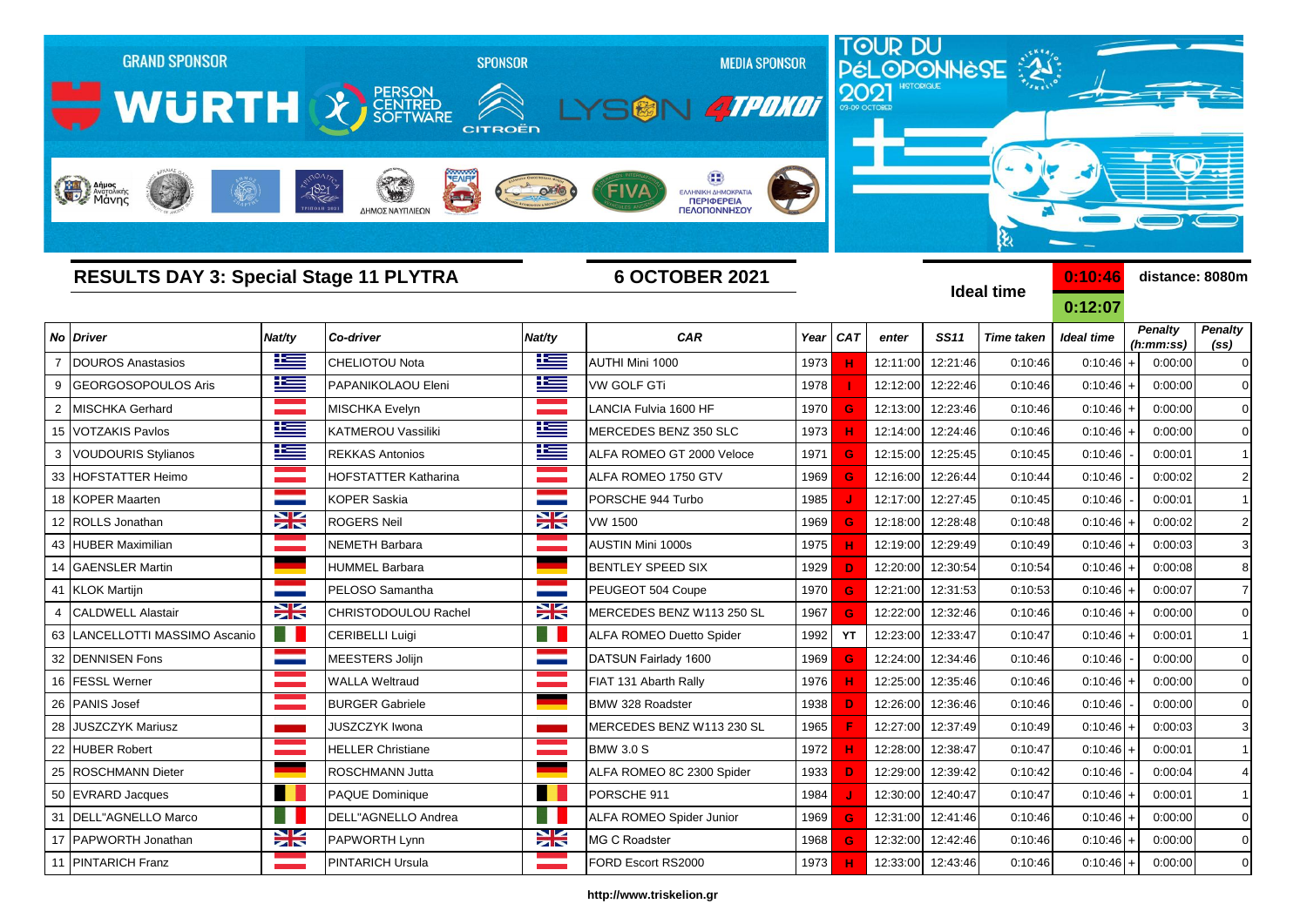| <b>GRAND SPONSOR</b>                          |           | <b>SPONSOR</b>                      |               | <b>MEDIA SPONSOR</b>                              |      |            |          |                   | <b>TOUR DU<br/>PÉLOPONNESE</b> |                    |                             |                                     |
|-----------------------------------------------|-----------|-------------------------------------|---------------|---------------------------------------------------|------|------------|----------|-------------------|--------------------------------|--------------------|-----------------------------|-------------------------------------|
| WURTH & FERSON                                |           | CITROËN                             |               | <b>ATPONOT</b>                                    |      |            |          |                   |                                |                    |                             |                                     |
| <b>Hall Anues</b>                             |           | $-1821$<br>فسرعك<br>ΔΗΜΟΣ ΝΑΥΠΛΙΕΩΝ |               | ΕΛΛΗΝΙΚΗ ΔΗΜΟΚΡΑΤΙΑ<br>ΠΕΡΙΦΕΡΕΙΑ<br>ΠΕΛΟΠΟΝΝΗΣΟΥ |      |            |          |                   | કે                             |                    |                             |                                     |
| <b>RESULTS DAY 3: Special Stage 11 PLYTRA</b> |           |                                     |               | <b>6 OCTOBER 2021</b>                             |      |            |          |                   | <b>Ideal time</b>              | 0:10:46<br>0:12:07 | distance: 8080m             |                                     |
| No<br><b>Driver</b>                           | Nat/ty    | Co-driver                           | Nat/ty        | <b>CAR</b>                                        | Year | <b>CAT</b> | enter    | <b>SS11</b>       | <b>Time taken</b>              | <b>Ideal time</b>  | <b>Penalty</b><br>(h:mm:ss) | <b>Penalty</b><br>(s <sub>s</sub> ) |
| VAN DER STEEN Arie<br>23                      |           | <b>VAN DER STEEN Matthijs</b>       |               | PORSCHE 924                                       | 1980 |            | 12:34:00 | 12:44:44          | 0:10:44                        | 0:10:46            | 0:00:02                     |                                     |
| 34<br><b>OLSZEWSKI Jerzy</b>                  |           | <b>SCHELFHOUT Lieve</b>             |               | MERCEDES BENZ W113 280 SL                         | 1969 | G          | 12:35:00 | 12:45:52          | 0:10:52                        | 0:10:46            | 0:00:06                     |                                     |
| 42<br><b>STORACE Francesco</b>                |           | PAULUCCI BAROUKH Francesca          |               | TRIUMPH TR6                                       | 1974 |            | 12:36:00 | 12:46:50          | 0:10:50                        | $0:10:46$ +        | 0:00:04                     |                                     |
| <b>MORAITIS Nikolaos</b><br>45                | ۲         | KOKKINOU Vera                       | <u>k </u>     | <b>ADA BA3-2101</b>                               | 1978 |            | 12:37:00 | 12:47:53          | 0:10:53                        | $0:10:46$ +        | 0:00:07                     |                                     |
| <b>CERIBELLI Antonio</b><br>24                |           | <b>MARINACCI Marco</b>              |               | <b>ALFA ROMEO Spider</b>                          | 1972 |            | 12:38:00 | 12:48:49          | 0:10:49                        | $0:10:46$ +        | 0:00:03                     | 3                                   |
| <b>GIUSTINI Carlo</b><br>54                   |           | <b>MIZINA Svetlana</b>              |               | <b>ALFA ROMEO Giulietta Spider</b>                | 1957 | Е.         | 12:39:00 | 12:51:07          | 0:12:07                        | 0:12:07            | 0:00:00                     | $\Omega$                            |
| <b>KNUCHEL Ulrich</b><br>21                   | ÷         | <b>KNUCHEL Verena</b>               | $\rightarrow$ | <b>TRIUMPH Dolomite</b>                           | 1977 |            | 12:40:00 | 12:50:49          | 0:10:49                        | $0:10:46 +$        | 0:00:03                     | 3                                   |
| MOTTIRONI Pierluigi<br>56                     | H.        | <b>QUINTILIANI Daniela</b>          |               | <b>ALFA ROMEO Giulia Sprint</b>                   | 1962 | F          | 12:41:00 | 12:52:55          | 0:11:55                        | 0:12:07            | 0:00:12                     | 12                                  |
| 19<br><b>BOSMA Jaap</b>                       |           | BOSMA-MEINSMA Agatha                |               | PEUGEOT 404 XC7                                   | 1971 | G          | 12:42:00 | 12:52:45          | 0:10:45                        | 0:10:46            | 0:00:01                     |                                     |
| NOBLE John<br>60                              | ≍         | NOBLE Jean                          | X             | MERCEDES BENZ 280SL                               | 1970 | G.         | 12:43:00 | 12:55:09          | 0:12:09                        | 0:12:07            | 0:00:02                     | $\overline{2}$                      |
| ARVANITIS Nikolaos*                           | Ł         | CHARALAMPAKI loanna*                | N             | AUSTIN Healey 100/4 BN2                           | 1956 |            | 12:44:00 | 12:54:42          | 0:10:42                        | 0:10:46            | 0:00:04                     |                                     |
| <b>BEECHENER Richard</b><br>58                | X         | <b>BEECHENER Anja</b>               | X             | MERCEDES BENZ W113 230 SL                         | 1964 |            | 12:45:00 | 12:55:46          | 0:10:46                        | $0:10:46$ +        | 0:00:00                     | $\mathbf 0$                         |
| 61<br><b>ADRIAENS Serge</b>                   |           | <b>BELMANS Danielle</b>             |               | PORSCHE 911                                       | 1989 | YT         | 12:46:00 | 12:56:46          | 0:10:46                        | 0:10:46            | 0:00:00                     |                                     |
| STIPCICH Pierluigi<br>57                      |           | <b>TOMBOLINI Alfredo</b>            |               | <b>ALFA ROMEO Giulia Spider</b>                   | 1962 | F          | 12:47:00 | 12:59:09          | 0:12:09                        | 0:12:07            | 0:00:02                     | 2                                   |
| <b>WOLHFART Volker</b><br>48                  |           | LAUTON Karin                        |               | PORSCHE 911 SC                                    | 1980 |            | 12:48:00 | 12:58:52          | 0:10:52                        | $0:10:46$ +        | 0:00:06                     | 6                                   |
| 47<br><b>STEFOU Alexandros</b>                | ħ         | ZACHAROPOULOS Nikolaos              | F             | NISSAN A10 Violet                                 | 1980 |            | 12:49:00 | 12:59:43          | 0:10:43                        | 0:10:46            | 0:00:03                     | 3                                   |
| 52<br><b>LAGIOS Miltiades</b>                 | $\equiv$  | <b>KOUTSIS Ioannis</b>              | <u>is </u>    | MERCEDES BENZ W191/170 DS                         | 1953 |            |          | 12:50:00 13:00:43 | 0:10:43                        | 0:10:46            | 0:00:03                     |                                     |
| 36   MLCOCH Hansi                             |           | STEIDLER Burgi                      |               | ALFA ROMEO Junior Sport Zagato                    | 1970 | G          |          | 12:51:00 13:01:43 | 0:10:43                        | 0:10:46            | 0:00:03                     | 3                                   |
| 40 BANTZIS Antonios                           | l         | PAPASOTIRIOU Dimosthenis            | ١Œ            | LANCIA Beta Montecarlo                            | 1976 |            |          | 12:52:00 13:02:32 | 0:10:32                        | 0:10:46            | 0:00:14                     | 14                                  |
| ZACHOPOULOU-ANTONATOU Christ<br>51            |           | ZACHOPOULOU Miranda                 | 坚             | LANCIA Fulvia Coupe 1,3s                          | 1973 |            | 12:53:00 | 13:03:48          | 0:10:48                        | $0:10:46 +$        | 0:00:02                     | $\overline{2}$                      |
| <b>FILIPOWICZ Tomasz</b><br>55                |           | RODEK Joanna Lidia                  |               | MERCEDES BENZ W121 190 SL                         | 1959 |            |          | 12:54:00 13:04:42 | 0:10:42                        | 0:10:46            | 0:00:04                     | $\overline{4}$                      |
| LUZI Lucio<br>27                              | <b>TI</b> | MAMBRETTI Anna                      |               | JAGUAR XK120 OTS                                  | 1951 |            |          | 12:55:00 13:05:49 | 0:10:49                        | $0:10:46$ +        | 0:00:03                     | 3                                   |

## **http://www.triskelion.gr**

35 MOSCICKI Artur **MOSCICKI Adrian MERCEDES BENZ W113 280 SL** 1969 **G** 12:56:00 13:06:46 0:10:46 0:10:46 0:10:00 0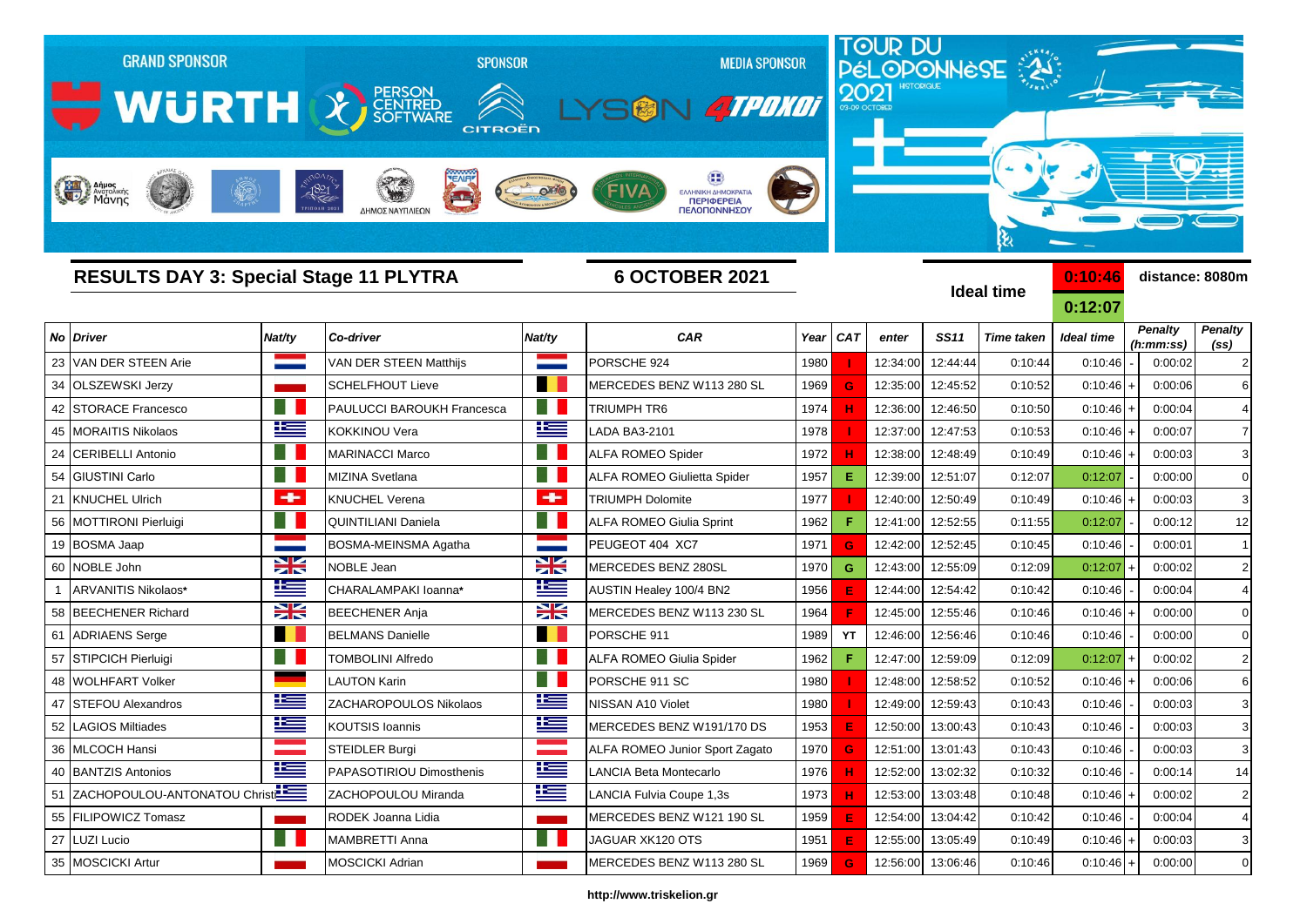| <b>GRAND SPONSOR</b><br>WURTH X SCRITTRED<br>Anjues<br>Margolikins |               | <b>SPONSOR</b><br>CITROËN<br>$-1821$<br>ΔΗΜΟΣ ΝΑΥΠΛΙΕΩΝ |              | <b>MEDIA SPONSOR</b><br>SGN 4TPOKOT<br>FIVA<br>ΕΛΛΗΝΙΚΗ ΔΗΜΟΚΡΑΤΙΑ<br><b>ПЕРІФЕРЕІА</b><br>ΠΕΛΟΠΟΝΝΗΣΟΥ |      |            | 2021     |                   | <b>TOUR DU<br/>PÉLOPONNÈSE</b><br>કે |                    |                             |                                     |
|--------------------------------------------------------------------|---------------|---------------------------------------------------------|--------------|---------------------------------------------------------------------------------------------------------|------|------------|----------|-------------------|--------------------------------------|--------------------|-----------------------------|-------------------------------------|
| <b>RESULTS DAY 3: Special Stage 11 PLYTRA</b>                      |               |                                                         |              | <b>6 OCTOBER 2021</b>                                                                                   |      |            |          |                   | <b>Ideal time</b>                    | 0:10:46<br>0:12:07 |                             | distance: 8080m                     |
| No<br><b>Driver</b>                                                | Nat/ty        | Co-driver                                               | Nat/ty       | <b>CAR</b>                                                                                              | Year | <b>CAT</b> | enter    | <b>SS11</b>       | <b>Time taken</b>                    | <b>Ideal time</b>  | <b>Penalty</b><br>(h:mm:ss) | <b>Penalty</b><br>(s <sub>s</sub> ) |
| <b>OGNEAN Viorel</b><br>49                                         |               | <b>OGNEAN Levana</b>                                    |              | <b>TOYOTA Celica Supra</b>                                                                              | 1982 |            | 12:57:00 | 13:06:58          | 0:09:58                              | 0:10:46            | 0:00:48                     | 48                                  |
| <b>KEMPE Jim</b><br>39                                             |               | <b>KEMPE Hennie</b>                                     |              | ALFA ROMEO GIULIA                                                                                       | 1971 | G          | 12:58:00 | 13:08:40          | 0:10:40                              | 0:10:46            | 0:00:06                     | 6                                   |
| <b>KUIPER Remco</b><br>46                                          |               | WANTIA Jordy                                            |              | DATSUN 180B                                                                                             | 1978 |            |          | 12:59:00 13:09:33 | 0:10:33                              | 0:10:46            | 0:00:13                     | 13                                  |
| <b>BUSH Julian</b><br>8                                            | X             | PAPWORTH Simon                                          | X            | ALFA ROMEO 1750 Spider                                                                                  | 1971 | G          |          |                   |                                      | 0:10:46            | 0:10:46                     | 300                                 |
| <b>SAMARAS Alexandros</b><br>59                                    | $\pm$         | SAMARA Alexandra                                        | Ë            | ROLLS ROYCE SILVER SHADOW                                                                               | 1968 | G          | 13:01:00 | 13:13:34          | 0:12:34                              | 0:12:07            | 0:00:27                     | 27                                  |
| 20<br><b>FOWLER David</b>                                          | XK            | <b>BARNICOAT James</b>                                  | X            | <b>TRIUMPH Spitfire MKII</b>                                                                            | 1965 |            | 13:02:00 | 13:12:48          | 0:10:48                              | 0:10:46            | 0:00:02                     | $\overline{2}$                      |
| <b>DUPEN Ella</b><br>38                                            | X             | CHRISTODOULOU Sophia                                    | ≍            | VW Beetle 1300                                                                                          | 1971 | G          | 13:03:00 | 13:14:54          | 0:11:54                              | 0:12:07            | 0:00:13                     | 13                                  |
| NIETRZEBA Adam<br>44                                               |               | <b>LYSON Tomasz</b>                                     |              | <b>BUICK Century Custom Wagon</b>                                                                       | 1976 | н          | 13:04:00 |                   |                                      | 0:10:46            | 0:10:46                     | 300                                 |
| <b>LOUMIDIS Aris</b><br>64                                         | $\mathbf{r}$  | LOUMIDI Lena                                            | $\mathbf{E}$ | <b>CORD Phaeton</b>                                                                                     | 1936 | <b>SV</b>  |          |                   |                                      | 0:10:46            | 0:10:46                     | 300                                 |
| <b>KEIJSER Ton**</b><br>6                                          |               | <b>KEIJSER Mariken</b>                                  |              | <b>MGA Roadster</b>                                                                                     | 1958 | E          |          |                   |                                      | 0:10:46            | 0:10:46                     | 300                                 |
| 37<br>MALUSZYNSKA Joanna                                           |               | DOBANIEWICZ-GRABOWSKA Magdal                            |              | MERCEDES BENZ W113 280 SL                                                                               | 1970 | G          |          | 13:07:00 13:17:45 | 0:10:45                              | 0:10:46            | 0:00:01                     | $\mathbf{1}$                        |
| <b>SATRAZEMI Maria</b><br>62                                       | <u>k </u>     | <b>RALLI Sia</b>                                        | <u>ik –</u>  | ALFA ROMEO Spider S4                                                                                    | 1990 | YT         |          | 13:05:00 13:25:44 | 0:20:44                              | $0:10:46$ +        | 0:09:58                     | 300                                 |
| VAN ZANTEN Edward**<br>5                                           |               | VAN ZANTEN Mirjam                                       |              | PEUGEOT 504 Coupe                                                                                       | 1972 | н          |          |                   |                                      | 0:10:46            | 0:10:46                     | 300                                 |
| SINANOGLOU Athanasios<br>65                                        | <u> 12 - </u> | SANTAMOURI Danae-Sake                                   | <u>ik a</u>  | PORSCHE 356 B s cabriolet                                                                               | 1963 | SV         |          |                   |                                      | 0:10:46            | 0:10:46                     | 300                                 |
| 29<br>POSMYK Jordan                                                |               | PALUCHOWSKI Pawel                                       |              | MERCEDES BENZ W113 230 SL                                                                               | 1965 | F          |          |                   |                                      | 0:10:46            | 0:10:46                     | 300                                 |
| <b>INGLESSIS Ioannis</b><br>66                                     | ١Œ            | KAMILARI Anna-Maria                                     | Ī            | CHEVROLET Corvette C2                                                                                   | 1965 | SV         |          |                   |                                      | 0:10:46            | 0:10:46                     | 300                                 |
| 81 KASTRINOS Alexandros                                            | <u>is</u>     | <b>TBA</b>                                              | 生            | PAN KAR BEACH BUGGY                                                                                     | 1967 | ${\sf SV}$ |          |                   |                                      | 0:10:46            | 0:10:46                     | 300                                 |
| 67 CHRYSOSPATHIS Ioannis                                           | ١Œ            | <b>VELONI Anny</b>                                      | N            | PORSCHE 911T                                                                                            | 1971 | <b>SV</b>  |          |                   |                                      | 0:10:46            | 0:10:46                     | 300                                 |
| 68 ARVANITIS Grigoris                                              | ١Œ            | <b>ARVANITI Foteini</b>                                 | <u>ie </u>   | LANCIA Fulvia Coupe 1,3s                                                                                | 1972 | <b>SV</b>  |          |                   |                                      | 0:10:46            | 0:10:46                     | 300                                 |
| 69 NTZOUMANIS Athanasios                                           | ١æ            | <b>ZACHARIS KONSTANTINOS</b>                            | E            | LANCIA Fulvia Coupe 1,3s                                                                                | 1973 | SV         |          |                   |                                      | 0:10:46            | 0:10:46                     | 300                                 |
| 70 KOTTIS Vasileios                                                | 连             | <b>TBA</b>                                              | ١Œ           | <b>BMW 2002</b>                                                                                         | 1974 | <b>SV</b>  |          |                   |                                      | 0:10:46            | 0:10:46                     | 300                                 |
| 76 NTOULIAS Andreas                                                | 当             | NTOULIAS Michael                                        | كنة          | FIAT 124 ABARTH                                                                                         | 1974 | <b>SV</b>  |          |                   |                                      | 0:10:46            | 0:10:46                     | 300                                 |

## **http://www.triskelion.gr**

82 DAGRES Athanasios **DAGRES Georgios** DAGRES Georgios **DAGRES DENZ 220** 1974 **SV** 1974 **SV** 0:10:46 - 0:10:46 300